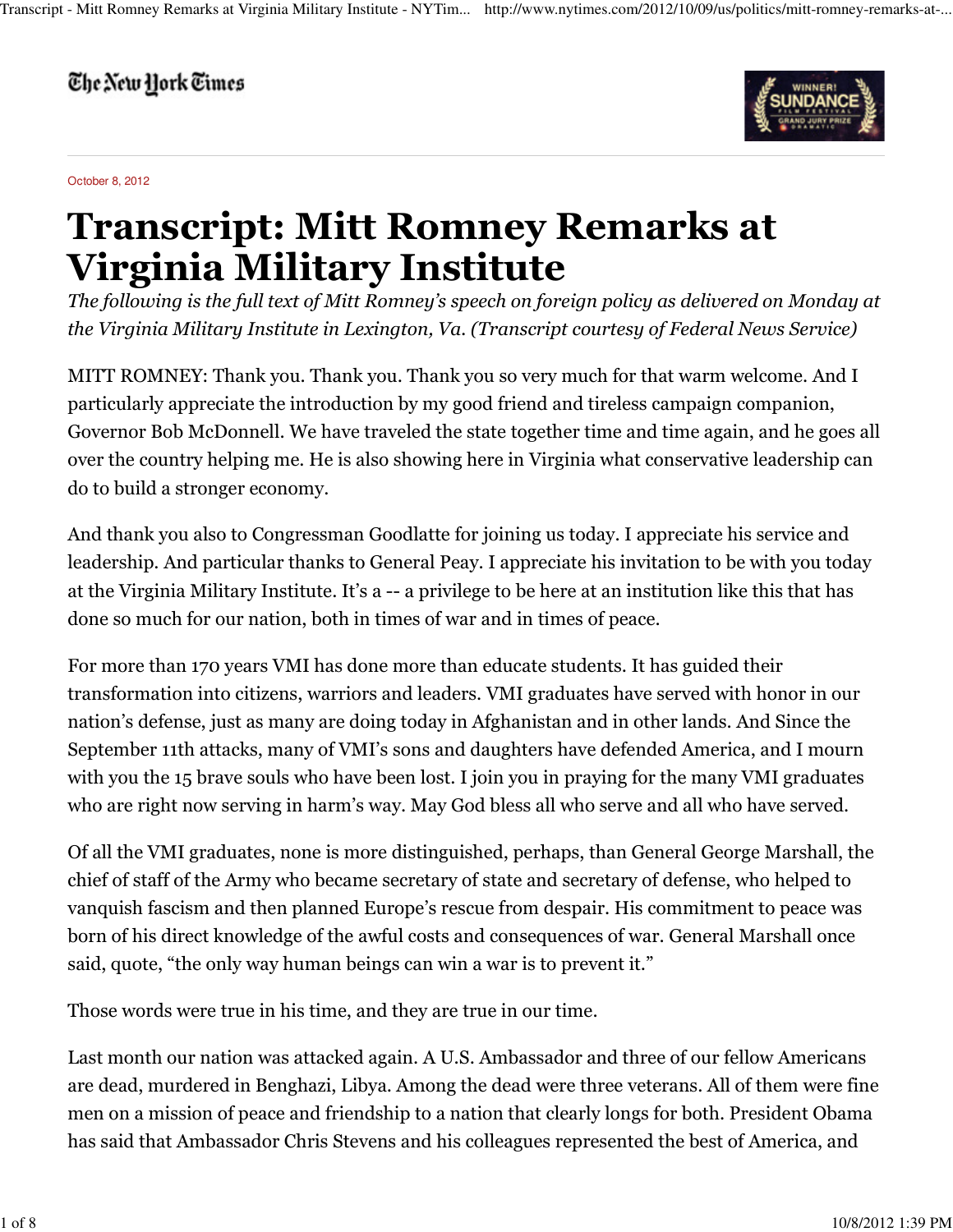he's right. We all mourn their loss.

The attacks against us in Libya were not an isolated incident. They were accompanied by anti-American riots in nearly two dozen other countries, mostly in the Middle East, but also in Africa and Asia. Our embassies have been attacked. Our flag has been burned. Many of our citizens have been threatened and driven from their overseas homes by vicious mobs shouting "Death to America." These mobs hoisted the black banner of Islamic extremism over American embassies on the anniversary of 9/11.

As the dust settles, as the murdered are buried, Americans are asking how this happened, how the threats we face have grown worse and what this calls on America to do. These are the right questions, and I've come here today to offer a larger perspective on these tragic recent events and to share with you and to share with all Americans my vision for a freer, more prosperous and more peaceful world.

The attacks on America last month should not be seen as random acts. They're expressions of a larger struggle that is playing out across the broader Middle East, a region that's now in the midst of the most profound upheaval in a century. And the fault lines of this struggle can be seen clearly in Benghazi itself.

The attack on our consulate there on September 11th, 2012, was likely the work of forces affiliated with those that attacked our homeland on September 11th, 2001.

This latest assault can't be blamed on a reprehensible video insulting Islam, despite the administration's attempts to convince us of that for so long. No, as the administration has finally conceded, these attacks were the deliberate work of terrorists who use violence to impose their dark ideology on others, especially on women and girls; who are fighting to control much of the Middle East today; and who seek to wage perpetual war on the West.

We saw all of this in Benghazi last month, but we also saw something else, something hopeful. After the attack on our consulate, tens of thousands of Libyans, most of them young people, held a massive protest in Benghazi against the very extremists who had murdered our people. They waved signs that read, "The ambassador was Libya's friend" and "Libya is sorry." They chanted "No to militias, no to militias." They marched, unarmed, to the terrorist compound and then they burned it to the ground. As one Libyan woman said, "We are not going to go from darkness to darkness."

This is the struggle that's now shaken the entire Middle East. It's the struggle of millions and millions of people -- men and women, young and old, Muslims, Christians and nonbelievers -- all of whom have had enough of the darkness. It's a struggle for the dignity that comes with freedom and opportunity and the right to live under laws of our own making. It's a struggle that's been unfolded under green banners in the streets of Iran, in the public squares of Tunisia and Egypt and Yemen, and in the fights for liberty in Iraq and Afghanistan and Libya, and now in Syria.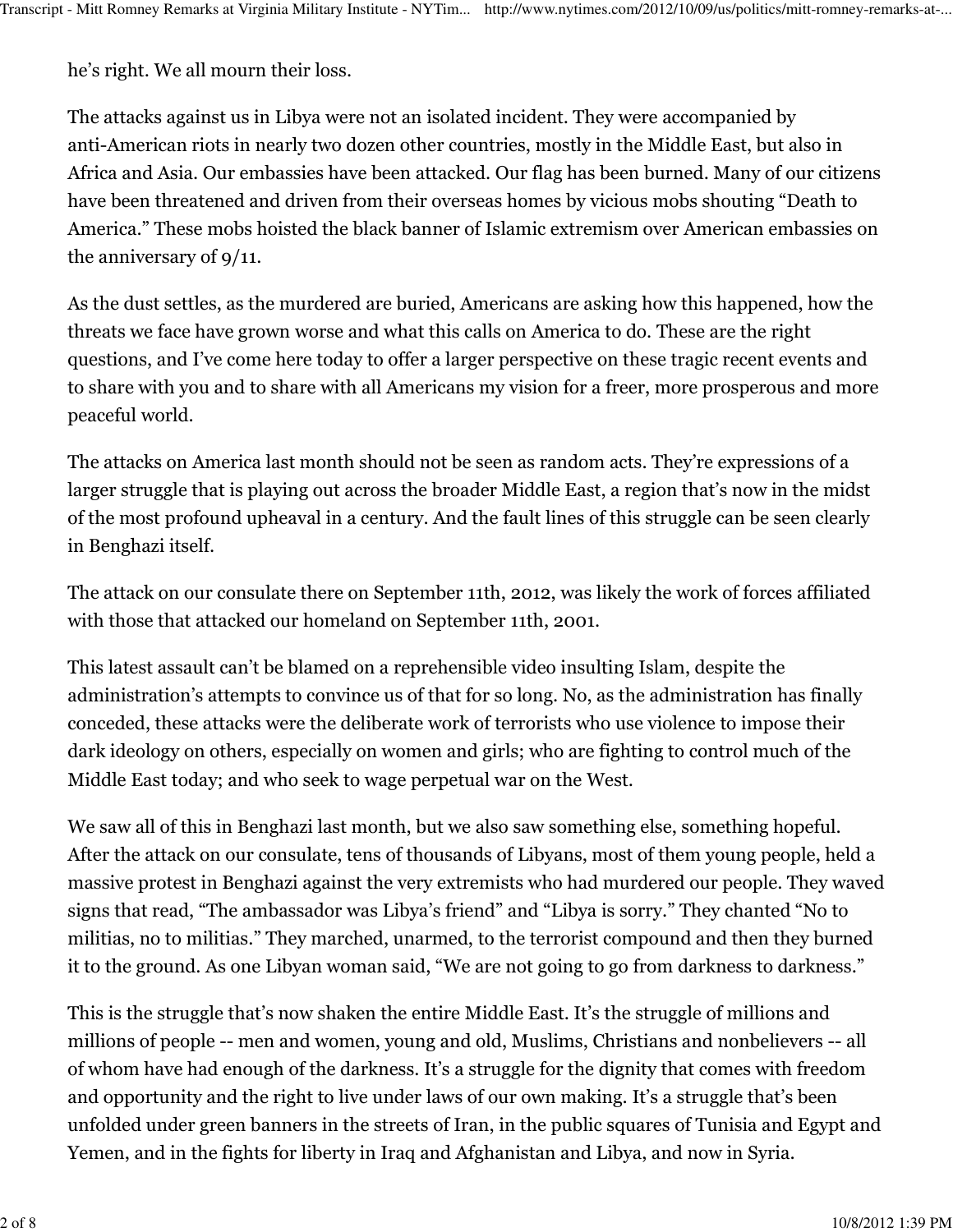In short, it's a struggle between liberty and tyranny, justice and oppression, hope and despair.

We've seen this struggle before. It would be familiar to General George Marshall. In his time, the ashes of world war, another critical part of the world was torn between democracy and despotism. Fortunately, we had leaders of courage and vision, both Republicans and Democrats, who knew that America had to support friends who shared our values and prevent today's crises from becoming tomorrow's conflicts.

Statesmen like Marshall rallied our nation to rise to its responsibilities as the leader of the free world. We helped our friends to build and sustain free societies and free markets. We defended our friends and ourselves from our common enemies. We led. We led. And though the path was long and uncertain, the thought of war in Europe is as inconceivable today as it seemed inevitable in the last century.

This is what makes America exceptional: It is not only the character of our country; it is also the record of our accomplishments. America has a proud history of strong, confident, principled global leadership -- a history that's been written by patriots of both parties. That is America at its best and is the standard by which we measure every president as well as anyone who wishes to be president.

Unfortunately, this president's policies have not been equal to our best examples of world leadership. And nowhere is this more evident than in the Middle East.

I want to be very clear: The blame for the murder of our people in Libya, and the attacks on our embassies in so many other countries, lies solely with those who carried them out -- no one else. But it is our responsibility and the responsibility of the President to use America's great power to shape history, not to lead from behind, leaving our destiny at the mercy of events.

Unfortunately, that's exactly where we find ourselves in the Middle East under President Obama.

The relationship between the president of the United States and the prime minister of Israel, for example, our closest ally in the region, has suffered great strains. The president explicitly stated that his goal was to put daylight between the United States and Israel, and he's succeeded. This is a dangerous situation that has set back the hope of peace in the Middle East and emboldened our mutual adversaries, especially Iran.

Iran today has never been closer to a nuclear weapons capability. It has never posed a greater danger to our friends, our allies and to us. And it has never acted less deterred by America, as was made clear last year, when Iranian agents plotted to assassinate the Saudi ambassador in our nation's capital. And yet when millions of Iranians took to the streets in June of 2009; when they demanded freedom from a cruel regime that threatens the world; when they cried out, are you with us or are you with them, the American president was silent.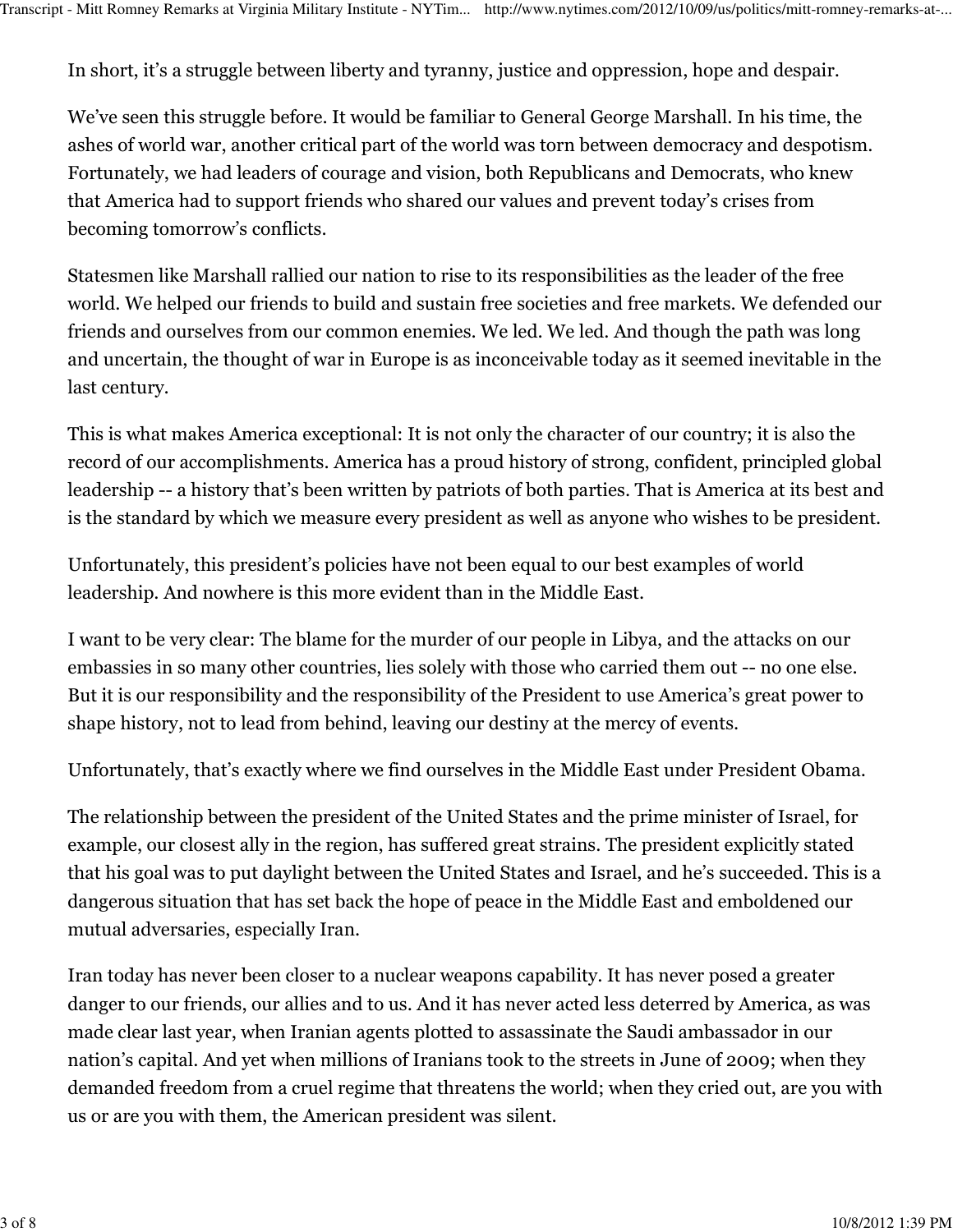Across the greater Middle East, as the joy born from the downfall of dictators has given way to the painstaking work of building capable security forces and growing economies and developing effective democratic institutions, the president has failed to offer the tangible support that our partners want and need.

In Iraq the costly gains made by our troops are being eroded by rising violence, a resurgent al-Qaida, the weakening of democracy in Baghdad and the rising influence of Iran. And yet America's ability to influence events for the better in Iraq has been undermined by the abrupt withdrawal of our entire troop presence.

The president's tried, he tried, but he also failed to secure a responsible and gradual drawdown that would have better secured our gains.

The president has also failed to lead in Syria, where more than -- more than 30,000 men, women, and children have been massacred by the Assad regime over the past 20 months. Violent extremists are flowing into the fight. Our ally Turkey has been attacked. And the conflict threatens stability in the region.

America can take pride in the blows that our military and intelligence professionals have inflicted on al-Qaida in Pakistan and Afghanistan, including the killing of Osama bin Laden. These are real achievements won at a high cost. Al-Qaida remains a strong force, however, in Yemen and Somalia, in Libya and other parts of North Africa, in Iraq and now in Syria. And other extremists have gained ground across the region. Drones and the modern instruments of war are important tools in our fight, but they are no substitute for a national security strategy for the Middle East.

The president is fond of saying that "the tide of war is receding." And I want to believe him as much as anyone else. But when we look at the Middle East today, with Iran closer than ever to nuclear weapons capability, with the conflict in Syria threatening to destabilize the region and with violent extremists on the march, and with an American ambassador and three others dead -- likely at the hands of al-Qaida affiliates -- it's clear that the risk of conflict in the region is higher now than when the president took office.

I know the president hopes for a safer, freer and more prosperous Middle East allied with us. I share this hope. But hope is not a strategy. We can't support our friends and defeat our enemies in the Middle East when our words are not backed up by deeds, when our defense spending is being arbitrarily and deeply cut, when we have no trade agenda to speak of and the perception of our strategy is not one of partnership, but of passivity.

The greater tragedy of it all is that we are missing an historic opportunity to win new friends who share our values in the Middle East -- friends who are fighting for their own futures against the very same violent extremists and evil tyrants and angry mobs who seek to harm us. Unfortunately, so many of these people who could be our friends feel that our president is indifferent to their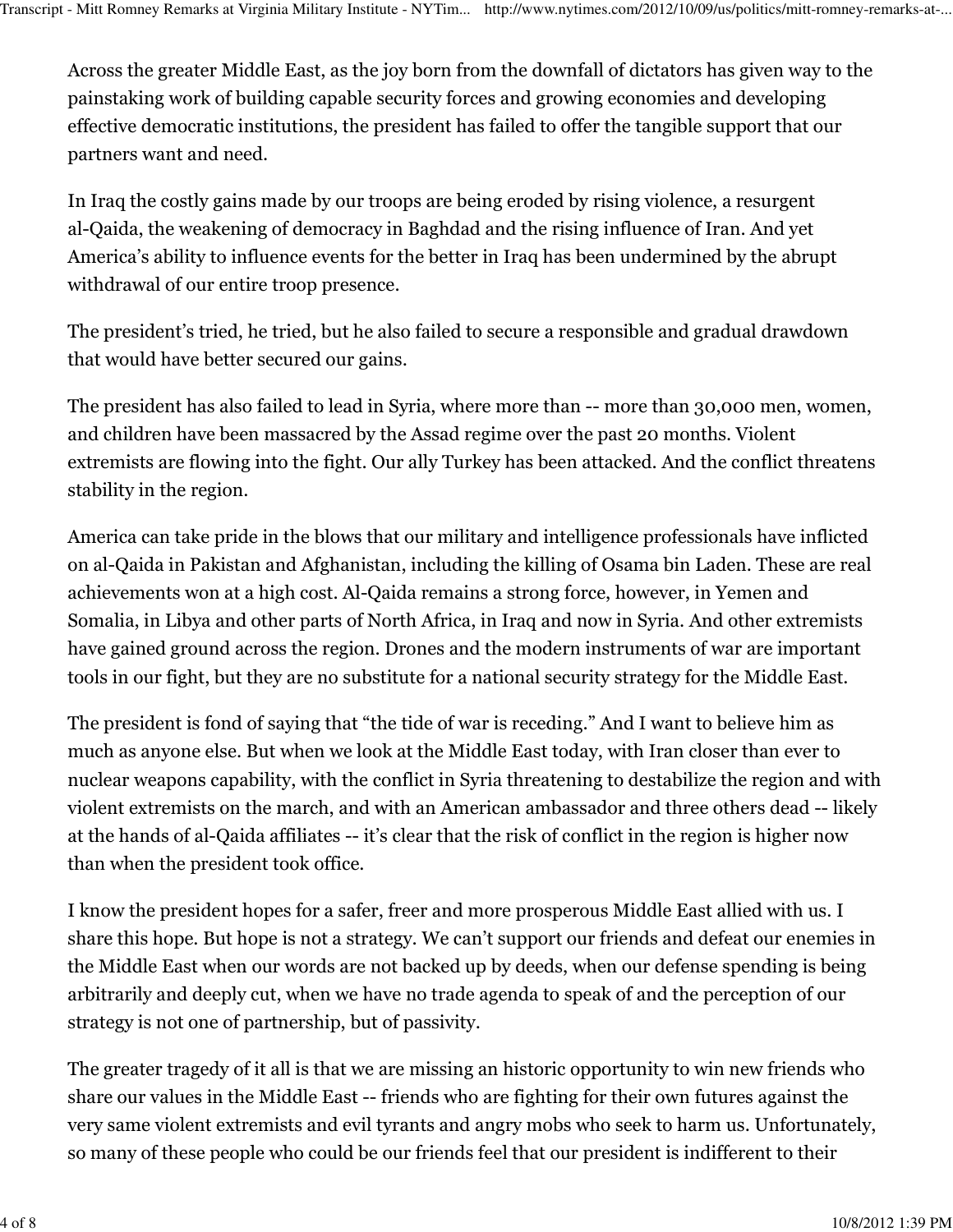quest for freedom and dignity. As one Syrian woman put it, "We will not forget that you forgot about us."

It is time to change course in the Middle East. That course should be organized around these bedrock principles: America must have confidence in our cause, clarity in our purpose and resolve in our might. No friend of America will question our commitment to support them. No enemy that attacks America will question our resolve to defeat them. And no one anywhere, friend or foe, will doubt America's capability to back up our words.

I will put the leaders of Iran on notice that the United States and our friends and allies will prevent them from acquiring nuclear weapons capability. I will not hesitate to impose new sanctions on Iran and will -- and will tighten the sanctions we currently have. I will restore the permanent presence of aircraft carrier task forces in both the Eastern Mediterranean and the Gulf. And I'll work with Israel to increase our military assistance and coordination. For the sake of peace, we must make clear to Iran through actions, not just words, that their nuclear pursuit will not be tolerated.

I'll reaffirm our historic ties to Israel and our abiding commitment to its security. The world must never see any daylight between our two nations.

I'll deepen our critical cooperation with our partners in the Gulf, and I'll roll back President Obama's deep and arbitrary cuts to our national defense that would devastate our military. I'll make the critical defense investments that we need to remain secure.

The decisions we make today will determine our ability to protect America tomorrow. The first purpose of a strong military is to prevent war.

The size of our Navy is at levels not seen since 1916. I'll restore our Navy to the size needed to fulfill our missions by building 15 ships per year, including three submarines. I'll implement effective missile defenses to protect against threats. And on this, there will be no flexibility with Vladimir Putin. And I will call on our NATO allies to keep the greatest military alliance in history strong by honoring their commitment to each devote 2 percent of their GDP to security spending. Today only three of the 28 NATO nations meet this benchmark.

I'll make further reforms to our foreign assistance to create incentives for good governance, for free enterprise and for greater trade in the Middle East and beyond. I'll organize all assistance efforts in the greater Middle East under one official with responsibility and accountability to prioritize efforts and to produce results.

I'll rally our friends and our allies to match our generosity with theirs. And I'll make it clear to the recipients of our aid that in return for our material support, they must meet the responsibilities of every decent, modern government: to respect the rights of all of their citizens, including women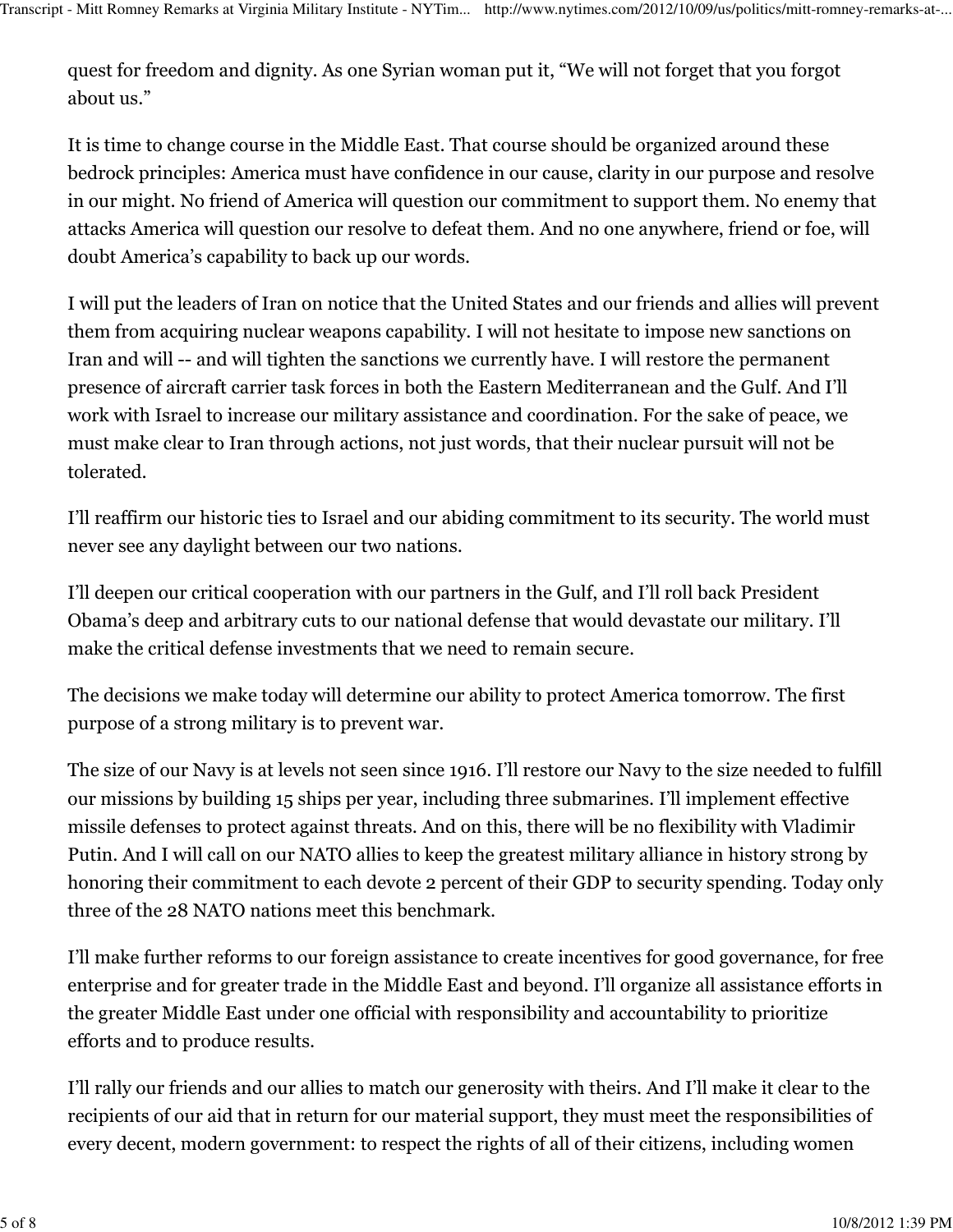and minorities; to ensure space for civil society, a free media, political parties and an independent judiciary; and to abide by their international commitments to protect our diplomats and our property.

I'll champion free trade and restore it as a critical element of our strategy, both in the Middle East and across the world. The president has not signed one new free trade agreement in the past four years. I'll reverse that failure. I'll work with nations around the world that are committed to the principles of free enterprise, expanding existing relationships and establishing new ones.

I'll support friends across the Middle East who share our values but need help defending them and their sovereignty against our common enemies.

In Libya I'll support the Libyan people's efforts to forge a lasting government that represents all of them, and I'll vigorously pursue the terrorists who attacked our consulate in Benghazi and killed our fellow Americans.

In Egypt I'll use our influence, including clear conditions on our aid, to urge the new government to represent all Egyptians, to build democratic institutions and to maintain its peace treaty with Israel. And we must persuade our friends and allies to place similar stipulations on their aid.

In Syria I'll work with our partners to identify and organize those members of the opposition who share our values and then ensure they obtain the arms they need to defeat Assad's tanks helicopters and fighter jets. Iran is sending arms to Assad because they know his downfall would be a strategic defeat for them. We should be working no less vigorously through our international partners to support the many Syrians who would deliver that defeat to Iran, rather than sitting on the sidelines. It's essential that we develop influence with those forces in Syria that will one day lead a country that sits at the heart of the Middle East.

In Afghanistan I'll pursue a real and successful transition to Afghan security forces by the end of 2014.

President Obama would have you believe that anyone who disagrees with his decisions in Afghanistan is arguing for endless war. But the route to war and to potential attacks here at home is a politically timed retreat that abandons the Afghan people to the same extremists who ravaged their country and used it to launch the attacks of 9/11. I'll evaluate conditions on the ground and weigh the best advice of our military commanders. And I will affirm that my duty is not to protect my political prospects but to protect the security of the nation.

Finally, I'll recommit America to the goal of a democratic, prosperous Palestinian state living side by side in peace and security with the Jewish state of Israel. On this vital issue, the president has failed, and what should be a negotiation process has devolved into a series of heated disputes at the United Nations. In this old conflict, as in every challenge we face in the Middle East, only a new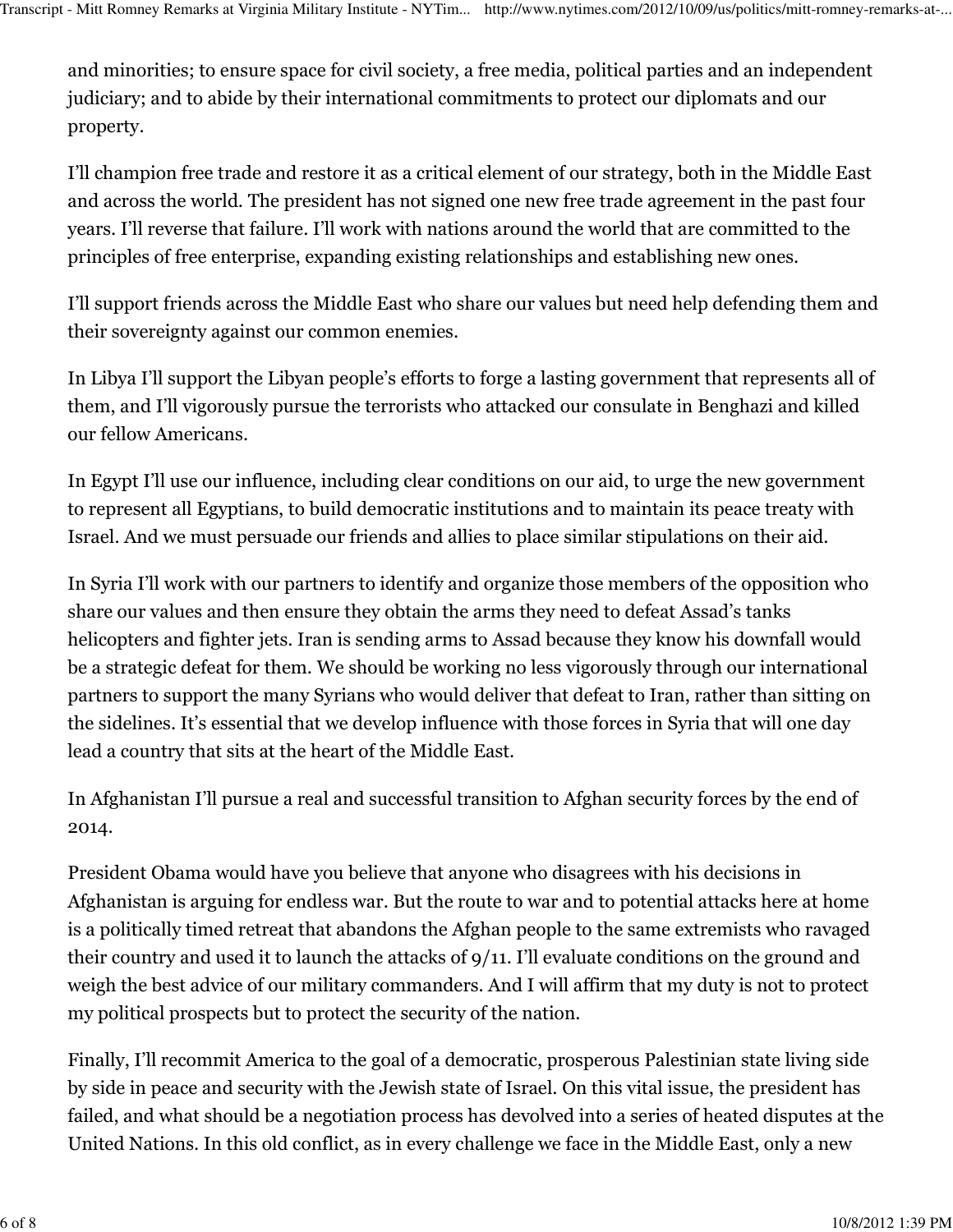president will bring the chance to begin anew.

There's a longing for American leadership in the Middle East -- and it's not unique to that region. It's broadly felt by America's friends and allies in other parts of the world as well: in Europe, where Putin's Russia casts a long shadow over young democracies and where our oldest allies have been told we are "pivoting" away from them; in Asia and across the Pacific, where China's recent assertiveness is sending chills throughout that region; and here in our own hemisphere, where our neighbors in Latin America want to resist the failed ideology of Hugo Chavez and the Castro brothers and deepen ties with the United States on trade and energy and security. But in all of these places, just as in the Middle East, the question is asked: Where does America stand?

I know many Americans are asking a different question: Why us? I know many Americans are asking whether our country today, with our ailing economy and our massive debt and after 11 years at war, is still capable of leading.

I believe that if America doesn't lead, others will -- others who don't share our interests and our values -- and the world would grow darker, for our friends and for us. America's security and the cause of freedom cannot afford four more years like the last four years. I'm running for president because I believe the leader of the free world has a duty, to our citizens and to our friends everywhere, to use America's great influence, wisely, with solemnity and without false pride, but also firmly and actively, to shape events in ways that secure our interests, further our values, prevent conflict and make the world better -- not perfect but better.

Our friends and allies across the globe don't want less American leadership. They want more - more of our moral support, more of our security cooperation, more of our trade, more of our assistance in building free societies and thriving economies. So many people across the world still look to America as the best hope of humankind. So many people still have faith in America. We must show them that we still have faith in ourselves; that we have the will and the wisdom to revive our stagnant economy, to roll back our unsustainable debt, to reform our government, to reverse the catastrophic cuts now threatening our national defense, to renew the sources of our great power and to lead the course of human events.

Sir Winston Churchill once said of George Marshall: "He always fought victoriously against defeatism, discouragement and disillusion."

That's the role our friends want America to play again, and it's the role we must play.

The 21st century can and must be an American century. It began with terror and war and economic calamity. It's our duty to steer it onto the path of freedom and peace and prosperity. The torch America carries is one of decency and hope. It's not America's torch alone, but it is America's duty and honor to hold it high enough that all the world can see its light.